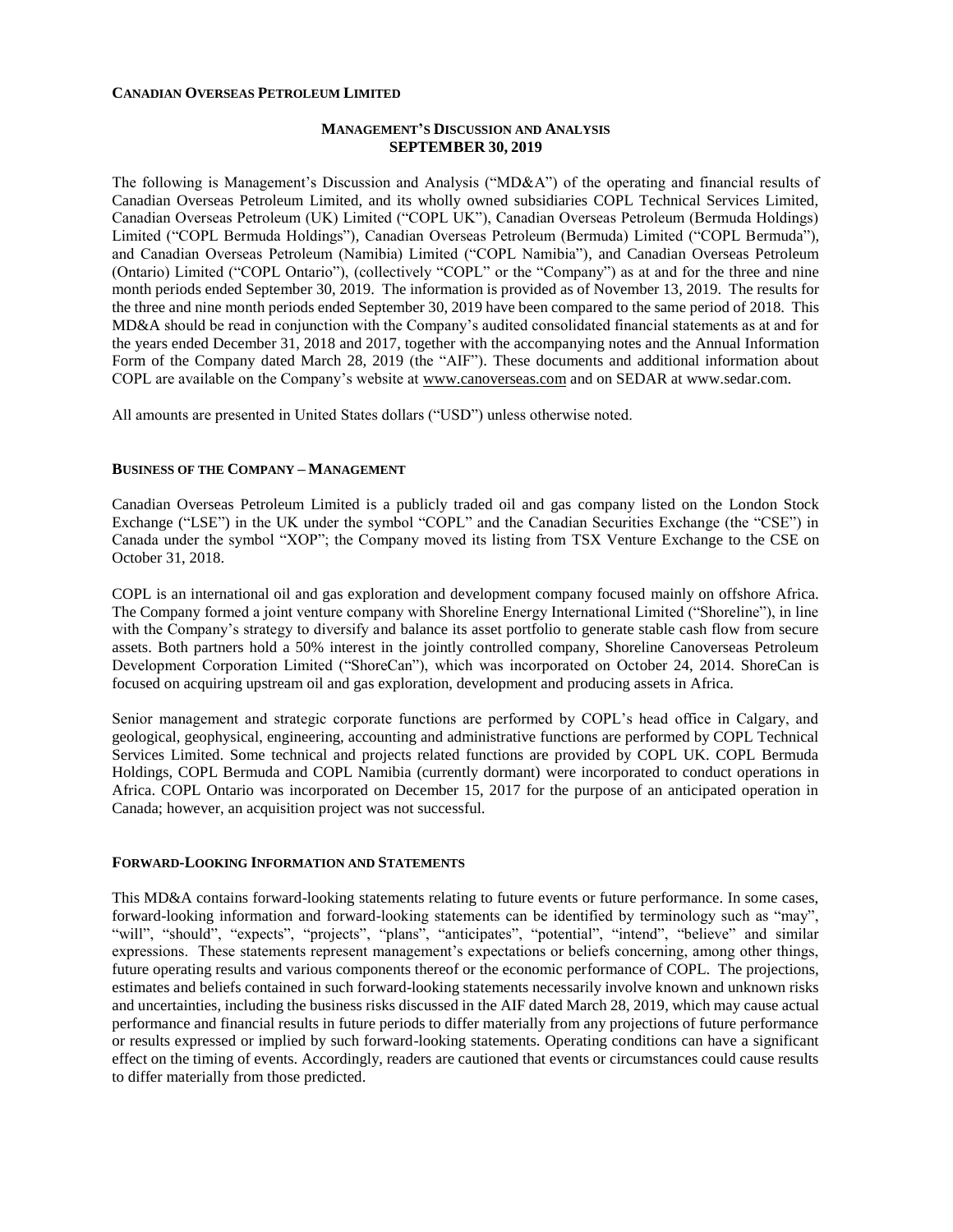### **FORWARD-LOOKING INFORMATION AND STATEMENTS (CONTINUED)**

Forward-looking statements included or incorporated by reference in this document include statements with respect to:

- the Company's current strategy to establish and grow an oil and gas business (the "Overview and Overall Performance", "Outlook" and "Liquidity and Capital Resources and Going Concern" sections);
- the Company's ability to raise capital and obtain the financing necessary to develop profitable oil operations (the "Overview and Overall Performance", "Outlook", "Share Capital" and "Liquidity and Capital Resources and Going Concern" sections);
- the Company's ability to manage its financial and operational risks (the "Overview and Overall Performance", "Financial Instruments", "Commitments and Contractual Obligations" and "Liquidity and Capital Resources and Going Concern" sections).

The Company's AIF for the year ended December 31, 2018 describes major risks, material assumptions and other factors related to forward-looking information and forward-looking statements that could influence actual results and are incorporated herein by reference. These risks, assumptions and other factors have been provided for readers to gain a more complete perspective on COPL's future operations. However, readers should be cautioned that the list of factors is not exhaustive and that this information may not be appropriate for other purposes. Forwardlooking information and forward-looking statements included or incorporated by reference in this MD&A are valid only as at the date of this MD&A, and the Company does not intend to update or revise these forward-looking statements and forward-looking information except as required by applicable securities laws. The forward-looking information and forward-looking statements contained in this MD&A are expressly qualified by this cautionary statement.

## **OVERVIEW AND OVERALL PERFORMANCE \***

In the third quarter of 2019, management progressed options to finance the Company's continuing operation as well as to obtain funding for Essar Nigeria project. The Company continued to identify, evaluate and pursue exploration and development opportunities in African countries and elsewhere. The Company continues to be focused on opportunities that its seasoned technical team has strength in evaluating and developing.

### *Expansion of African Portfolio*

In October 2014, COPL formed a joint venture company with Shoreline Energy International Limited called Shoreline CanOverseas Petroleum Development Corporation Limited ("ShoreCan"). Both partners hold a 50 percent interest in the jointly controlled company, which is focused on acquiring upstream oil and gas exploration, development and producing assets in Africa. ShoreCan is a special purpose vehicle registered in Bermuda. The following country and project overviews fall under the realm of ShoreCan's dealings.

### *Nigeria*

On September 14, 2016, COPL announced that ShoreCan had completed the acquisition of 80% of the share capital of Essar Exploration and Production Limited (Nigeria) ("Essar Nigeria"). Essar Nigeria's sole asset is a 100% interest and operatorship of an oil prospecting license, located about 50 kilometres offshore in the central area of the Niger Delta ("OPL 226"). As a party to a PSC for OPL 226, Essar Nigeria is required to seek Nigerian Government ministerial consent for the transaction.

Application has been made to the appropriate government bodies and the process is in the final stage of being granted ministerial consent for the Essar acquisition. On October 2, 2018, the Nigerian National Petroleum Corporation ("NNPC") granted a conditional approval of a twenty four months extension for the Phase-1 exploration period until October 1, 2020. The extension is subject to certain conditions, including submission of a Performance Bond of \$7 million that is required further to the Production Sharing Contract ("PSC"), to cover the Phase-1 exploration period work program at OPL 226. ShoreCan is planning to provide security for the Performance Bond underwritten by a Nigerian Bank as required to be provided by Essar Nigeria.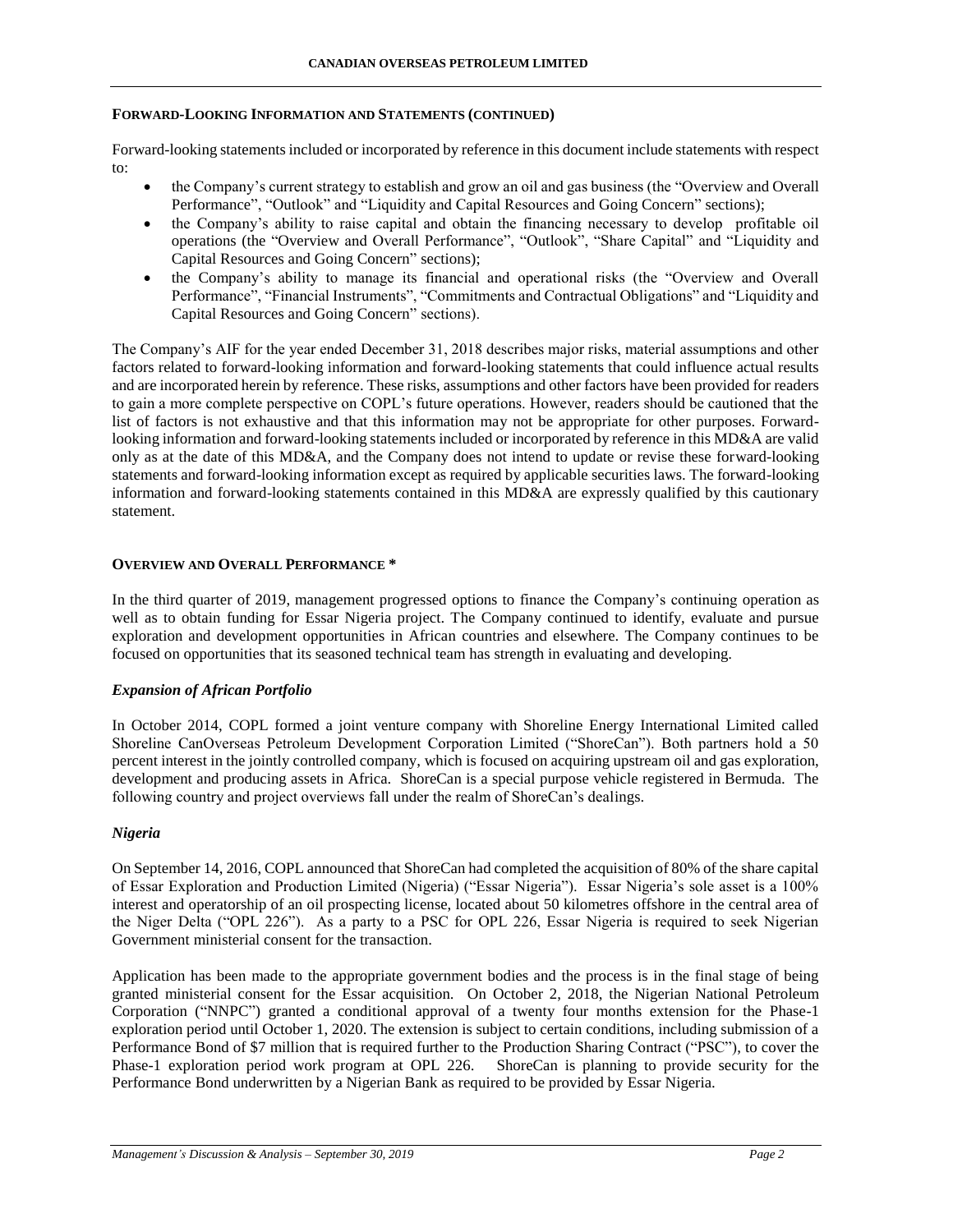#### **OVERVIEW AND OVERALL PERFORMANCE (CONTINUED) \***

### *Nigeria (continued)*

OPL 226 has an area of 1530  $km^2$  and is situated in water depths ranging from 40 to 180 meters. It offers oil appraisal and development opportunities having near term oil production potential and significant exploration upside. Historically, four of the five wells with oil and gas shows were drilled in 1972 and 1973, however, the most recent fifth well (Noa-1) was an oil discovery drilled in 2001. ShoreCan has completed additional seismic processing of the most recent 568 km<sup>2</sup> 3D seismic survey acquired by Essar Nigeria in 2012. The advanced seismic processing techniques, applied to this data set by ShoreCan, were successfully completed to differentiate oilbearing sands from gas-bearing or water-bearing sands. ShoreCan plans to drill exploitation wells adjacent to the Noa-1 discovery well. At the request of COPL, Netherland, Sewell & Associates, Inc. ("NSAI") prepared an independent report (the "Report") in accordance with Canadian National Instrument 51-101 (the "NI 51-101") evaluating the Contingent and Prospective Resources attributed to OPL 226, as of December 31, 2018. The Contingent and Prospective Resource volumes estimated in the NSAI report are disclosed in the Company's AIF dated March 28, 2019 under Appendix A in accordance with NI 51-101 rules and regulations.

In July 2018, ShoreCan received and agreed to a project financing and offtake agreement term sheet (the "Term Sheet"), providing for a minimum \$30 million to a maximum of \$50 million Senior Secured Facility (the "Facility"), for investment by ShoreCan into Essar Nigeria from the Mauritius Commercial Bank Limited ("MCB") and Trafigura PTE Ltd. ("Trafigura").

The Facility would provide funding for all production related expenditures following the drilling and testing of the initial production well to be drilled by Essar Nigeria on OPL 226. Drawing on the Facility is contingent on among other things:

- An additional \$20 million to \$33 million of funding from ShoreCan;
- \$100 million funding from an offshore oil services group ("Service Provider") to deliver the project;
- A minimum of 6,000 bbl/d production rate averaged over 20 days; and
- The execution of a formal definitive binding agreement between the parties.

Other material terms of the proposed Facility include the following: two-year term to maturity and a grant to the lenders of \$3 million worth of warrants to purchase COPL common shares with a term of two years with an exercise price equal to the market price of the COPL common shares on the date of closing of the Facility.

The project as planned involves the drilling and completion of a horizontal oil production well offsetting the 2001 Noa-1 oil discovery well and the drilling and completion of two (2) to three (3) additional high angle oil production wells in the adjacent Noa East fault block from a common wellhead platform, and placing these wells on production in an approved early production scheme. Essar Nigeria has prepared a work program for this initial campaign on OPL 226 in the form of a field development plan ("FDP") for submission to the Concessionaire, NNPC. Upon request in late December 2018, the Company submitted a comprehensive report entitled "Oil Prospecting License 226, Offshore Nigeria – Exploration Period: Phase I and Phase II Work Program" to the NNPC.

As part of the transaction, the Term Sheet provides for Essar Nigeria to enter into a crude oil offtake arrangement with Trafigura.

Cofarco SAS ("Cofarco") of Paris is engaged as Financial Advisor to the Company for the project financing.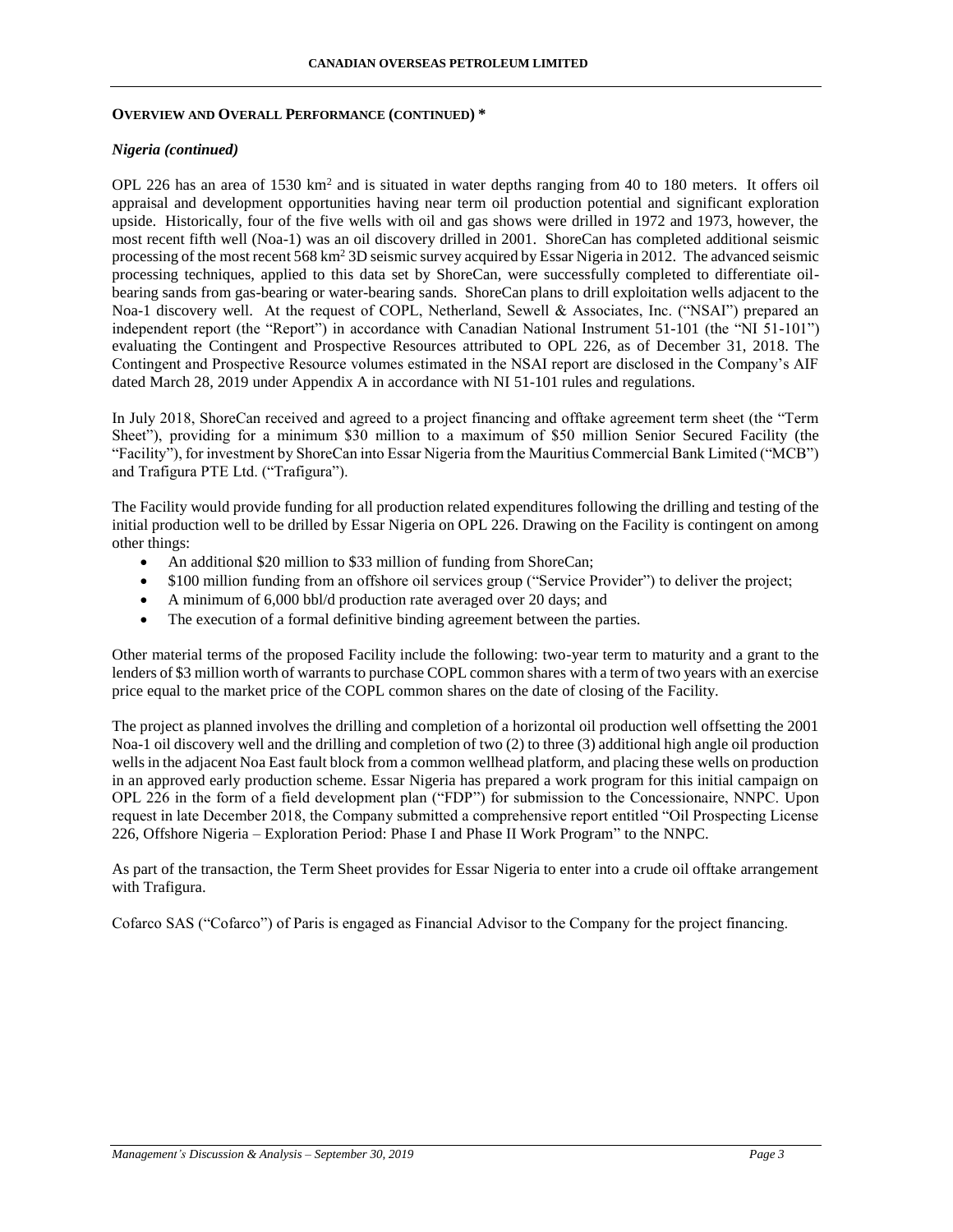#### **OVERVIEW AND OVERALL PERFORMANCE (CONTINUED) \***

### *Mozambique*

In Mozambique, the Company is part of a consortium that was indicatively awarded a prospective onshore license (PT5-B) under the 5th licensing round. COPL's interest in Mozambique will be dependent on successful negotiation of a new Production Sharing Contract (PSC). The consortium will be invited to negotiate with the Government of Mozambique the terms of the PSC governing the block. These terms will include the acquisition of 1600 line km of 2D seismic. According to the Company's Mozambican partner, the Instituto Nacional de Petroléo (INP) has finalized the Exploration Production Concession Contract (EPCC) discussions with successful bidders as part of the Fifth Licensing Round in 2014. On October 8, 2018, the INP announced that it had signed agreements with ExonMobil and Rosneft for offshore blocks in the Rovuma Basin. INP signed an agreement with ENI (Ente Nazionale Idrocarburi) and Sasol for an offshore block in the Northern Zambezi Basin on October 18, 2018. The Company expects to enter into discussions with INP regarding onshore Block PT5-B in 2020. The ExxonMobil EPCC agreed model version will serve as the basis for future negotiations with all companies.

*\* This section contains forward-looking information. Please see the "Forward-looking Information and Statements" section (at the beginning of this document) for a discussion of risks and uncertainties relating to such information.*

## **OUTLOOK \***

The Company's strategy is to grow its international oil and gas business offshore Africa and elsewhere in the world by farming into, and/or acquiring interests in, exploration, unappraised and/or undeveloped assets as well as in producing assets using the expertise and experience of its senior management team.

The Company's short-term operations will focus on:

- obtaining funds for the Company's further operation;
- working to progress the project financing for OPL 226 in Nigeria and planning of drill locations of the first well;
- negotiating the terms of the PSC governing the Block PT5-B with the Mozambique government; and
- working to evaluate new opportunities available in Africa.

Currently the Company does not have material cash inflows and/or adequate financing to develop profitable operations. The Company is pursuing exploration projects and contracts that will require substantial additional financing before they are able to generate positive cash flows. Accordingly, the Company's continued successful operation is dependent on its ability to obtain additional financing. There is no assurance that the Company will be able to obtain adequate financing in the future or that such financing will be obtained on terms advantageous to the Company. The Company currently does not have sufficient cash flows to cover forecasted administrative expenses for 2019. With no assurance such financing will be obtained in future, there is material uncertainty that casts substantial doubt on the business' ability to continue as a going concern. All of these factors represent events, risks or uncertainties that management believes will materially affect the Company's future performance.

*\* This section contains forward-looking information. Please see the "Forward-looking Information and Statements" section (at the beginning of this document) for a discussion of risks and uncertainties relating to such information.*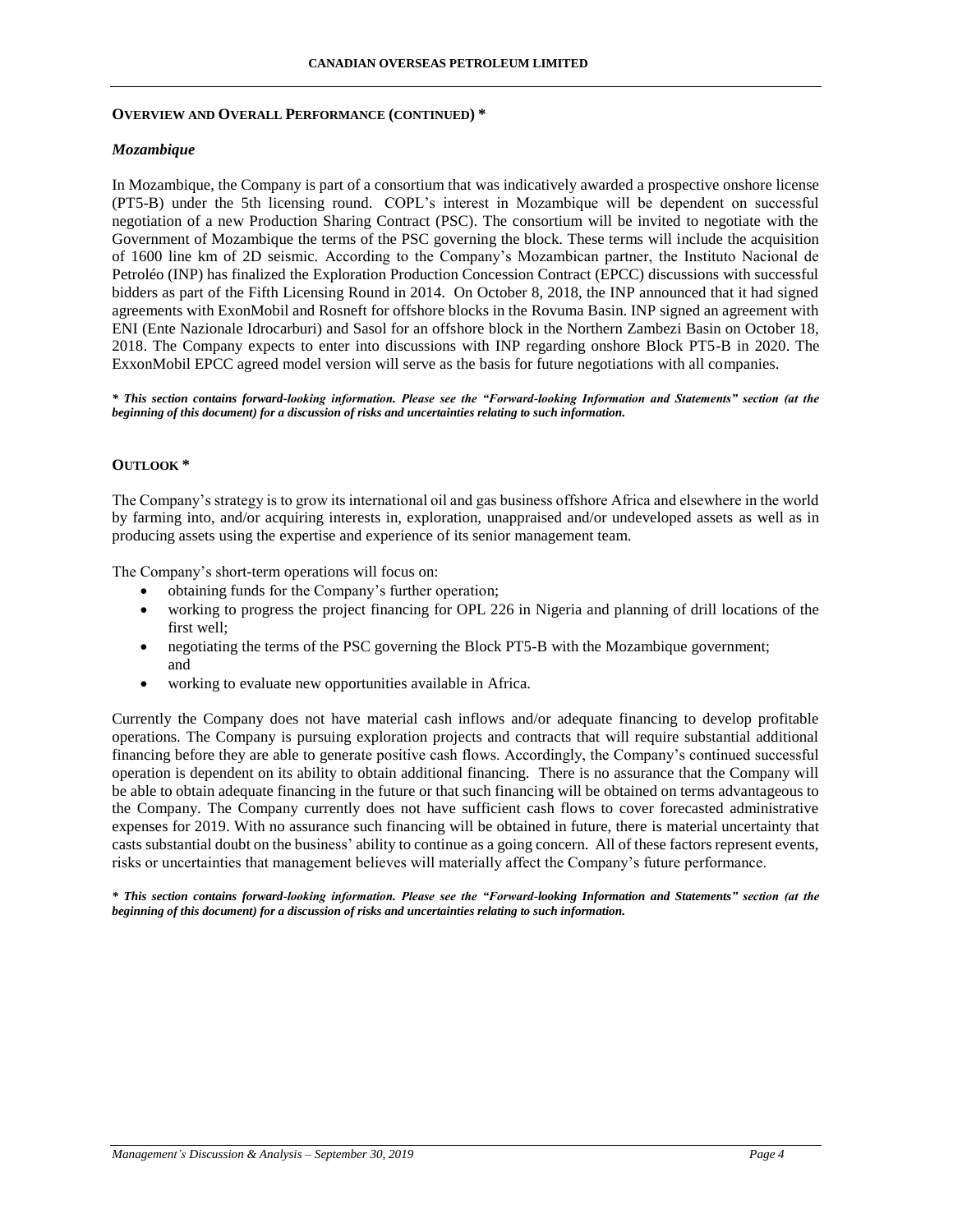#### **FINANCIAL SUMMARY**

General and administrative costs were \$0.9 million and \$3.1 million for the three and nine months ended September 30, 2019, compared to \$1.3 million and \$3.7 million for the same periods in 2018. There were no pre-license costs incurred for the three and nine months ended September 30, 2019, compared to \$0.1 million and \$0.5 million for the same period in 2018. Depreciation expenses were \$10,000 and \$20,000 for the three and nine months ended September 30, 2019, compared to \$5,000 and \$15,000 for the same periods in 2018. A foreign exchange loss of \$78,000 and \$74,000 was recognized for the three and nine months ended September 30, 2019, compared to a foreign exchange gain of \$14,000 and a loss of \$84,000 for the same periods in 2018. Interest income of \$nil and \$2,000 was recorded for the three and nine months ended September 30, 2019, compared to \$3,000 and \$9,000 for the same periods in 2018. The loss recognized on the Company's investment in ShoreCan was \$nil and \$1,000 for the three and nine months ended September 30, 2019, compared to \$nil and \$13,000 for the same periods in 2018. As a result, the Company's net loss amounted to \$1.0 million and \$3.2 million for the three and nine months ended September 30, 2019, compared to net loss of \$1.4 million and \$4.3 million for the three and nine months ended September 30, 2018.

As at September 30, 2019, the Company's cash and cash equivalents amounted to \$0.5 million. Cash used in operating activities amounted to \$2.5 million for the nine months ended September 30, 2019 compared to \$4.2 million for the same period in 2018. Cash provided by financing activities amounted to \$1.1 million for the nine months period ended September 30, 2019, compared to \$3.6 million for the same period in 2018. Cash used in investing activities amounted to \$3,000 for the nine months ended September 30, 2019, compared to \$8,000 for the nine months ended September 30, 2018.

#### **SELECTED QUARTERLY INFORMATION**

#### **DISCUSSION OF OPERATIONS**

The Company has not had significant revenue from operations in any of its last two financial years. The following table summarizes the Company's financial results for the three and nine months ended September 30, 2019 and 2018:

|                                                                                                                                                                                   | Three months<br>ended<br>September 30,<br>2019 | Three months<br>ended<br>September 30,<br>2018<br>Restated* | Nine months<br>ended<br>September 30,<br>2019  | Nine months<br>ended<br>September 30,<br>2018<br>Restated* |
|-----------------------------------------------------------------------------------------------------------------------------------------------------------------------------------|------------------------------------------------|-------------------------------------------------------------|------------------------------------------------|------------------------------------------------------------|
| (\$ 000's) except per share<br>Pre-license costs<br>Administrative expenses<br>Interest income<br>Foreign exchange loss/(gain)<br>Loss on investment in joint venture<br>Net loss | \$<br>921<br>78<br>1,009                       | \$<br>130<br>1,272<br>(3)<br>(14)<br>1,390                  | \$<br>3,133<br>(2)<br>74<br>3,226              | \$<br>451<br>3,723<br>(9)<br>84<br>13<br>4,277             |
| Per share loss (basic and diluted)<br>Outstanding common shares at<br>September 30<br>Weighted average common shares<br>- basic                                                   | \$<br>(0.00)<br>3,483,752,463<br>3,125,056,811 | \$<br>(0.00)<br>2,486,752,463<br>1,823,201,589              | \$<br>(0.00)<br>3,483,752,463<br>2,742,652,829 | \$<br>(0.00)<br>2,486,752,463<br>1,624,259,226             |
| Cash used in operating activities                                                                                                                                                 | \$<br>696                                      | \$<br>1,989                                                 | 2,470                                          | \$<br>4,230                                                |

*\* Please see "Summary of Quarterly Results" section for a 2018 Restatement.*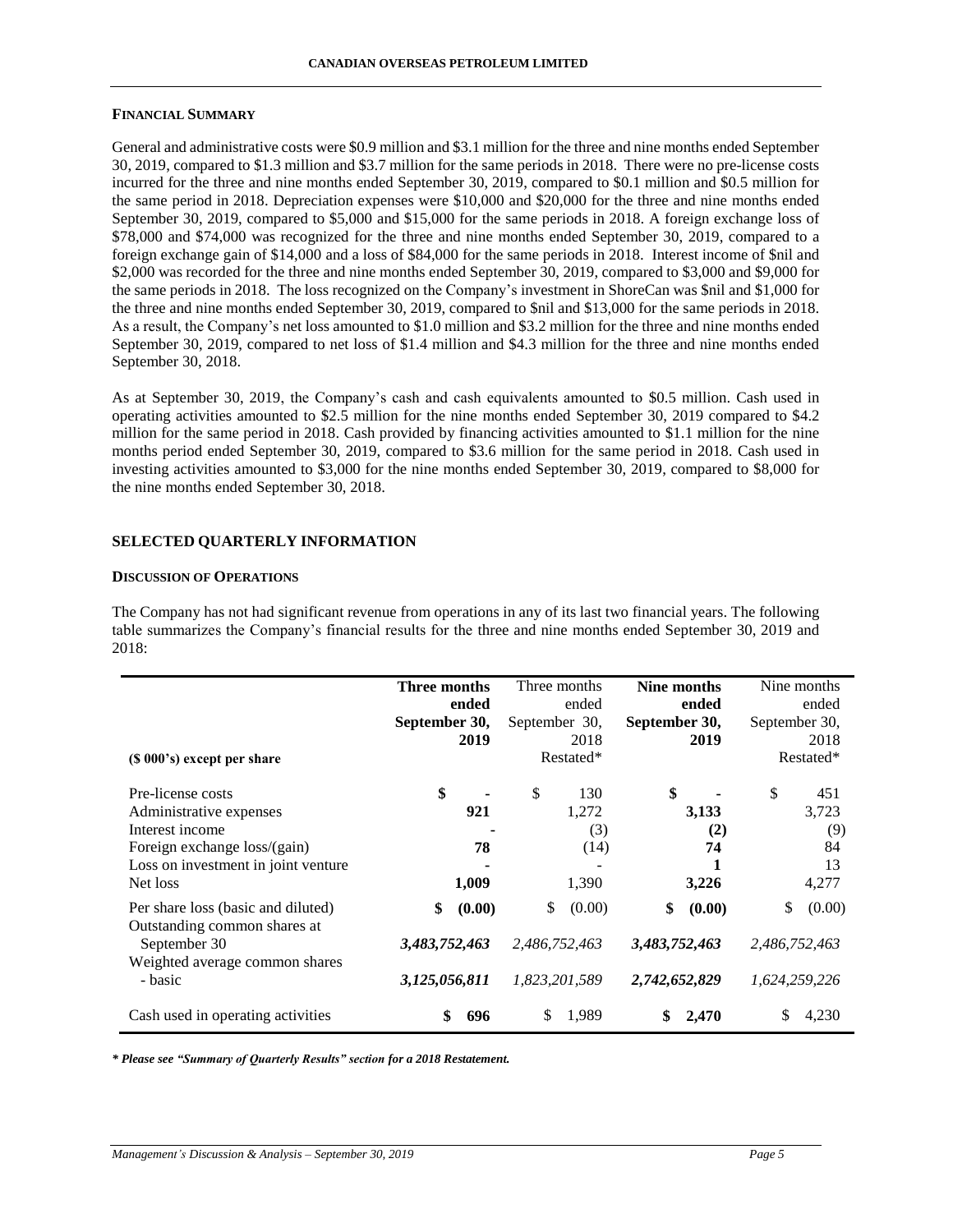## **SELECTED QUARTERLY INFORMATION (CONTINUED)**

### **DISCUSSION OF OPERATIONS (CONTINUED)**

### *Pre-License Costs*

The \$0.5 million of pre-license costs for the nine months ended September 30, 2018 related to an anticipated project in Ontario, Canada; however, the project was not successful. No pre-license costs were incurred for the nine months ended September 30, 2019.

### *Administrative Expenses*

A breakdown of administrative expenses is as follows:

|                                                    | Three months  |              | Three months  |         | Nine months   |               | Nine months |
|----------------------------------------------------|---------------|--------------|---------------|---------|---------------|---------------|-------------|
|                                                    |               | ended        |               | ended   | ended         |               | ended       |
|                                                    | September 30, |              | September 30, |         | September 30, | September 30, |             |
| $(S\ 000's)$                                       |               | 2019         |               | 2018    | 2019          |               | 2018        |
| Administrative:                                    |               |              |               |         |               |               |             |
| Payroll and related costs                          |               | 397          | \$.           | 461     | \$<br>1,299   | \$            | 1,457       |
| External directors' fees and related costs         |               | 107          |               | 109     | 339           |               | 369         |
| Consulting services                                |               | 95           |               | 117     | 305           |               | 316         |
| Professional services                              |               | 41           |               | 28      | 154           |               | 219         |
| Software licenses and maintenance                  |               | 37           |               | 42      | 109           |               | 114         |
| Travel expenses                                    |               | 66           |               | 77      | 200           |               | 244         |
| Office expenses                                    |               | 133          |               | 167     | 474           |               | 529         |
| Stock exchanges, transfer agent and UK agents fees |               | 43           |               | 56      | 192           |               | 193         |
| Other general and administrative                   |               | $\mathbf{2}$ |               | 215     | 61            |               | 282         |
| Total administrative                               | \$            | 921          |               | \$1,272 | \$3,133       |               | \$ 3,723    |

Administrative expenses amounted to \$1.0 million and \$3.1 million for the three and nine months ended September 30, 2019, compared to \$1.3 million and \$3.7 million for the same period 2018.

The decrease in administrative expenses of \$0.3 million for the three months and \$0.6 million for the nine months ended September 30, 2019, compared to the same period in 2018 resulted mainly from a decrease in payroll and related costs and travel costs due to lower employment levels in the first nine months of 2019, as well as a decrease in corporate development expenses and lower professional fees (mainly legal fees) for the period.

### *Depreciation*

Depreciation of \$10,000 and \$20,000 for the three and nine months ended September 30, 2019 (\$5,000 and \$15,000 for the same periods in 2018) relates to office furniture and equipment and in third quarter of 2019, also includes depreciation of right-of-use assets in respect of the office lease. Depreciation is calculated on a straight line basis over expected useful life of equipment or over the lease term.

## *Interest Income*

Interest income earned was \$nil and \$2,000 for the three and nine months ended September 30, 2019, compared to \$3,000 and \$9,000 for the same periods ended September 30, 2018. The interest income relates to interest earned on cash held at banks.

# *Foreign Exchange Loss / Gain*

A foreign exchange loss of \$78,000 and \$74,000 was recognized for the three and nine months ended September 30, 2019 (compared to a gain of \$14,000 and loss of \$84,000 for the same periods in 2018), which relates mainly to loss on translation of cash and cash equivalents and accounts payable denominated in currencies other than USD.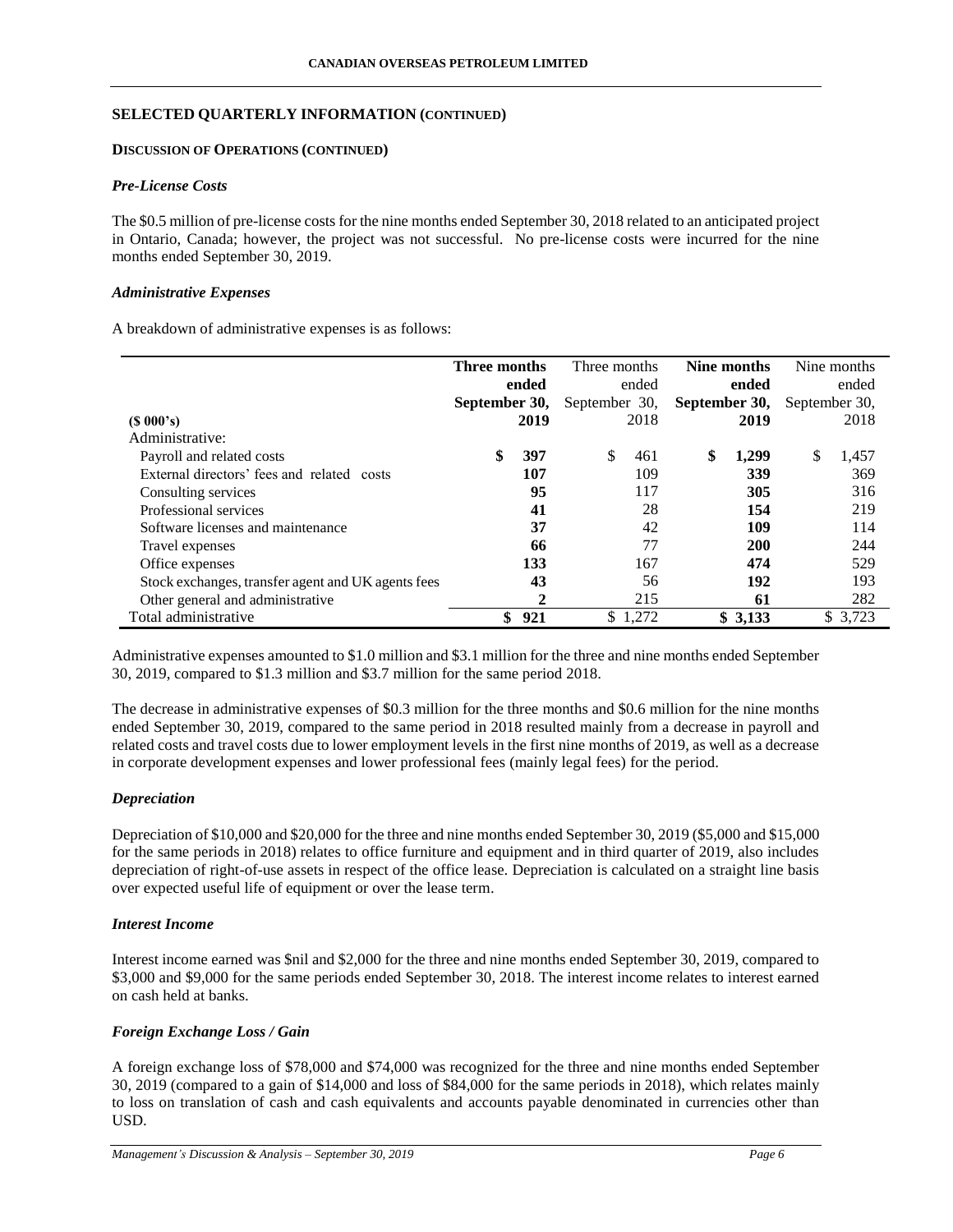## **SELECTED QUARTERLY INFORMATION (CONTINUED)**

### **DISCUSSION OF OPERATIONS (CONTINUED)**

### *Loss on Investment in Joint Venture*

The Company currently holds a 50% interest in a jointly controlled entity, ShoreCan. For the three and nine months ended September 30, 2019, the Company charged ShoreCan \$0.4 million and \$1.3 million for management and technical services, which were included in ShoreCan's general and administration expenses for the same period. These amounts of revenue were reversed from the Company's revenue and investment in joint venture.

For the three and nine months ended September 30, 2019, the Company's share in ShoreCan's losses of \$0.6 million and \$1.6 million (\$0.5 million and \$1.4 million for comparable periods of 2018) exceed the Company's net investment in ShoreCan of \$nil and \$1,000 for these periods (the three and nine months ended September 30, 2018 - \$nil and \$13,000). Accordingly, under the equity method, the loss on investment recognized by the Company amounted to \$nil and \$1,000 for the three and nine months ended September 30, 2019 (the three and nine months ended September 30, 2018 - \$nil and \$13,000).

## **COMPARATIVE FINANCIAL POSITION ITEMS**

The following table summarizes the Company's financial position as at September 30, 2019 and December 31, 2018:

| $(S 000's)$ except per share         | September 30,<br>2019 | December 31.<br>2018 |
|--------------------------------------|-----------------------|----------------------|
| Cash and cash equivalents            | 484<br>\$             | \$<br>1,856          |
| Right of use assets                  | 304                   |                      |
| Total assets                         | 1,226                 | 2,419                |
| Current portion of lease liabilities | 33                    |                      |
| Long-term lease liabilities          | 278                   |                      |
| Share capital                        | (138, 032)            | (136,942)            |
| Shareholders' deficit / (equity)     | 139                   | (2,083)              |

Economic and industry factors and their respective impact on the Company for the quarter ended September 30, 2019, are substantially unchanged since the year ended December 31, 2018.

## *Cash and Cash Equivalents*

The decrease in cash and cash equivalents of \$1.4 million during the first nine months of 2019 relates mainly to cash utilized in operating activities.

# *Right of Use Assets*

As at September 30, 2019, the Company recorded \$0.3 million of right-of-use assets in respect of the office lease that was renewed effective September 1, 2019, compared to \$nil as at December 31, 2018. The Company depreciates its right-of-use assets on a straight-line basis over the term of the lease contract of five years.

## *Investment in joint venture*

The Company's investment in joint venture, relates to a 50% share of ShoreCan, the jointly controlled entity and represents a 50% share in ShoreCan's assets and liabilities. As the Company's share of ShoreCan's net liabilities exceeded the Company's net interest in ShoreCan as at September 30, 2019, under the equity method, the Company discontinued recognizing its share of future losses and the carrying amount of the investment in the jointly controlled entity was \$nil as at September 30, 2019 (\$nil as at December 31, 2018). Investment in ShoreCan is further discussed in section "Commitments and Contractual Obligations".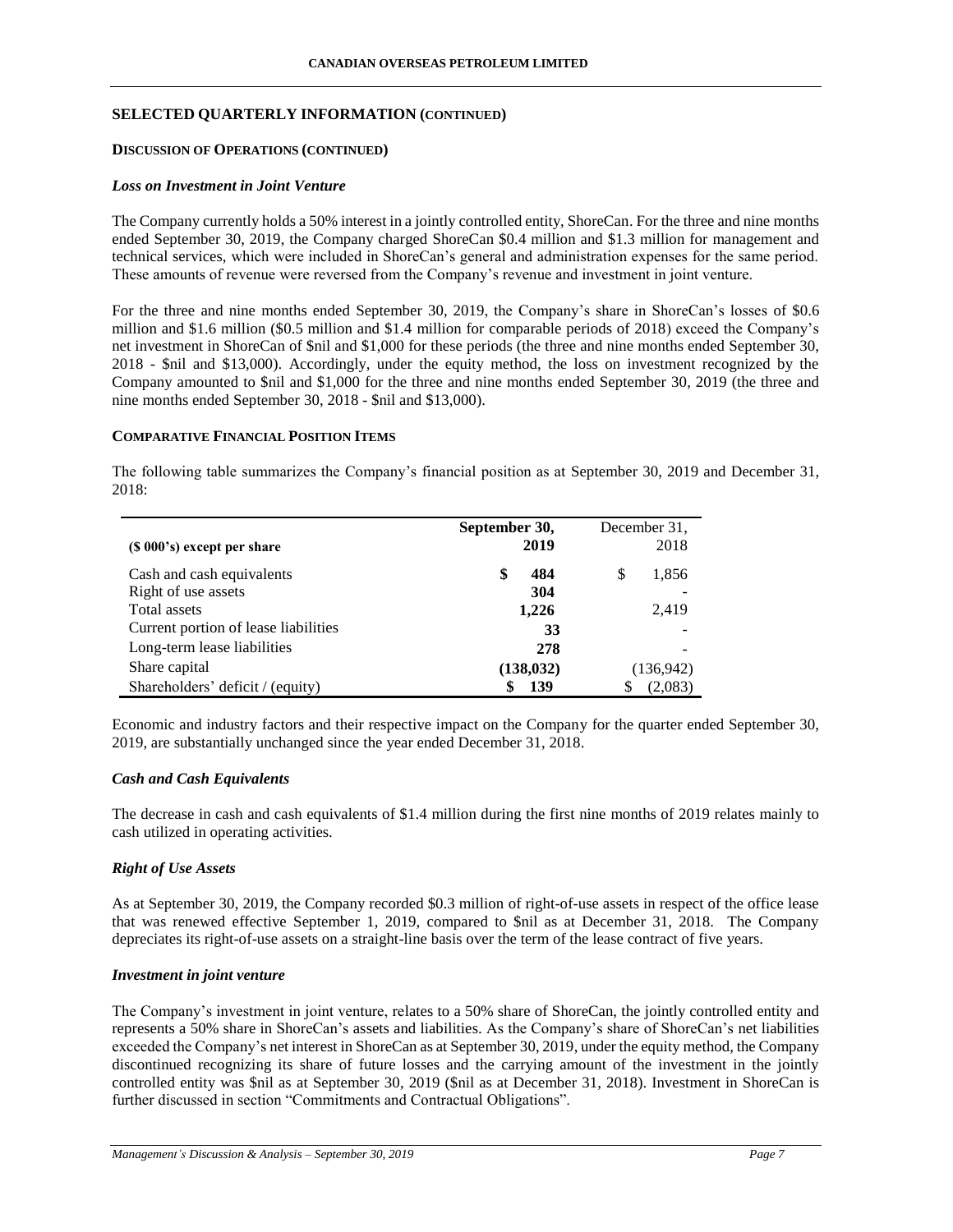## **SELECTED QUARTERLY INFORMATION (CONTINUED)**

# **COMPARATIVE FINANCIAL POSITION ITEMS (CONTINUED)**

## *Total Assets*

Total assets decreased by \$1.2 million from \$2.4 million as at December 31, 2018 to \$1.2 million as at September 30, 2019. This decrease is mainly a result of a decrease in cash and cash equivalents that were utilized in operating activities, partially offset by the right-of-use assets recognised in respect of the office lease.

## *Lease Liabilities*

The Company's lease obligations relate to its office in Calgary, Canada. The lease obligations have been measured at the present value of the lease payments, discounted using the Company's incremental borrowing rate of 3.63% as at September 30, 2019. No payments of principal or interest were made in the three and nine month periods ended September 30, 2019 related to the above lease.

The Company's previous office leases met the definition of a lease, but were not recognized as lease liabilities as they were exempt under the short-term lease practical expedient. For the three and nine months periods ended September 30, 2019, the Company expensed \$63,000 and \$241,000, respectively.

## *Shareholders' Equity*

The decrease in shareholders' equity of \$2.2 million from \$2.1 million as at December 31, 2018 to a deficit of \$0.1 million as at September 30, 2019 relates to:

- comprehensive loss of \$3.1 million for the nine months ended September 30, 2019, and
- an increase in share capital of \$0.9 million as a result of common shares issued further to equity financing closed in June 2019 and September 2019 of \$1.2 million, net of share issue costs of \$0.3 million.

As at September 30, 2019 and November 13, 2019 the Company has 3,483,752,463 Common Shares issued and outstanding.

# **SHARE CAPITAL \***

The Company is authorized to issue an unlimited number of common and preferred shares.

On June 5, 2019, the Company closed a first tranche of a placing in the UK of 429,200,000 Common Shares at a price of GBP 0.001 (\$0.0013) for gross proceeds of GBP 0.4 million (\$0.5 million) (the "UK June Placing – First Tranche"). On June 24, 2019, the Company closed a second tranche of the same placing of 67,800,000 Common Shares at a price of GBP 0.001 (\$0.0013) for gross proceeds of GBP 0.07 million (\$0.09 million) (the "UK June Placing – Second Tranche"). The broker was paid a cash commission of GBP 0.03 million (\$0.04 million) representing 6.0% of the gross proceeds of the UK June Placing. Other expenses (mainly legal, stock exchange and regulatory fees) amounted to approximately GBP 0.2 million (\$0.2 million). The Company used net proceeds from the UK June Placing of approximately \$0.4 million to finance its administrative expenses.

In connection with the UK June Placing, the Company also issued 4,970,000 warrants to its broker (the "June 2019 Broker's Warrants") as compensation warrants. Each June 2019 Broker's Warrant entitles the holder thereof to purchase one Common Share of the Company at an exercise price of GBP 0.0015 (\$0.0019) per Common Share on or before June 4, 2021. The fair value of the June 2019 Broker's Warrants estimated at \$2,000 (using a Black-Scholes option pricing model) was recognized as equity and netted against proceeds from UK June Placing (as share issue costs).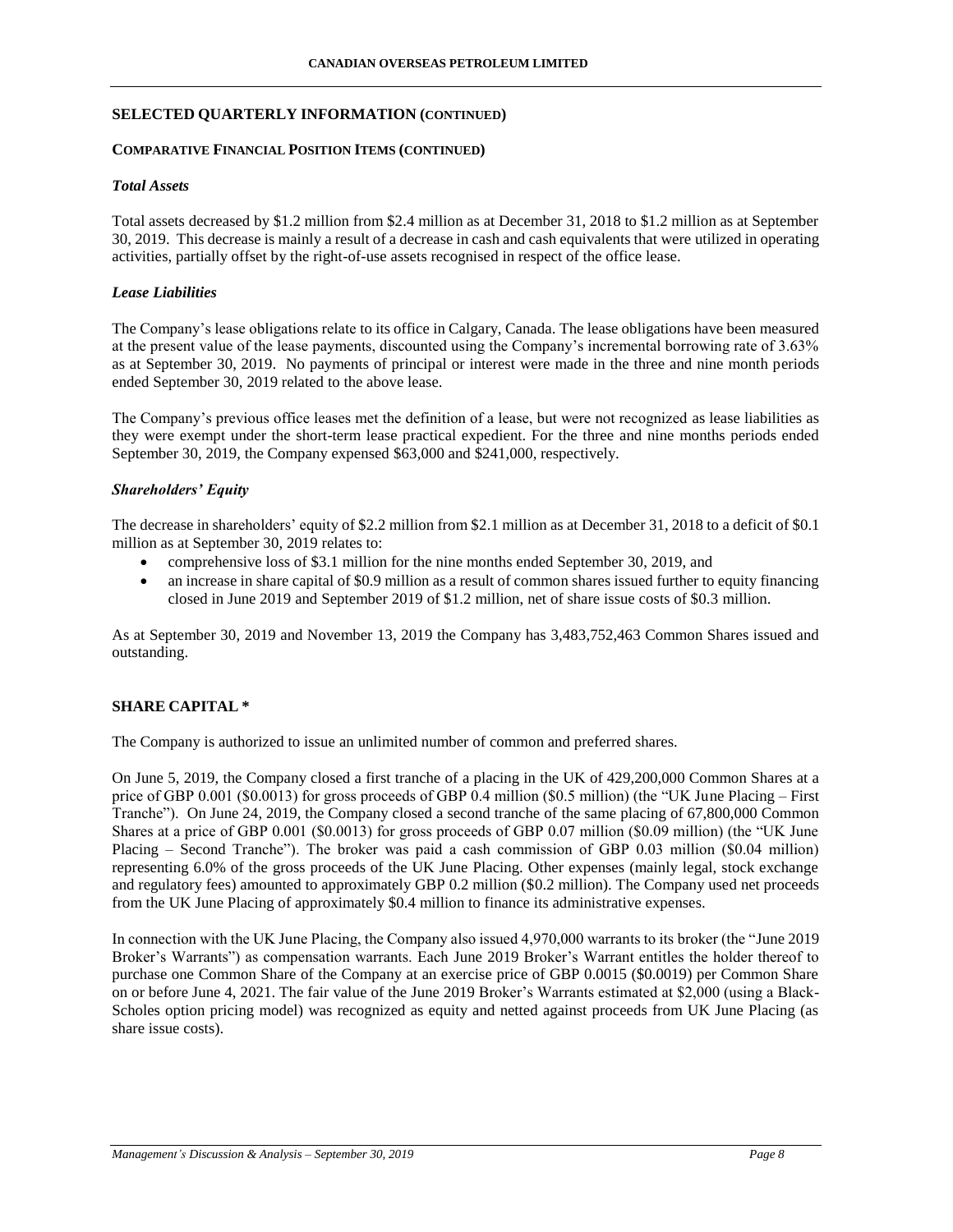### **SHARE CAPITAL (CONTINUED) \***

On September 4, 2019, the Company closed another placing in the UK of 500,000,000 Common Shares at a price of GBP 0.001 (\$0.0012) for gross proceeds of GBP 0.5 million (\$0.6 million) (the "UK September Placing"). The broker was paid a cash commission of GBP 0.03 million (\$0.04 million) representing 6.0% of the gross proceeds of the UK September Placing. Other expenses (mainly legal and stock exchange fees) amounted to approximately GBP 0.05 million (\$0.06 million). The Company is using net proceeds from the UK September Placing of approximately \$0.5 million to finance its administrative expenses.

In connection with the UK September Placing, the Company also issued 5,000,000 warrants to its broker (the "September 2019 Broker's Warrants") as compensation warrants. Each September 2019 Broker's Warrant entitles the holder thereof to purchase one Common Share of the Company at an exercise price of GBP 0.0015 (\$0.0018) per Common Share on or before September 3, 2021. The fair value of the September 2019 Broker's Warrants estimated at \$2,000 (using a Black-Scholes option pricing model) was recognized as equity and netted against proceeds from UK September Placing (as share issue costs).

As at September 30, 2019, the Company had the following issued and outstanding securities:

- 3,483,752,463 Common Shares;
- 73,701,380 share purchase Brokers' Warrants issued and outstanding to purchase Common Shares with a weighted average exercise price of \$0.006 per share and a remaining contractual life of one month to twenty three months; and
- 107,405,000 stock options issued and outstanding to purchase Common Shares with a weighted average exercise price of \$0.04 per Common Share and a remaining contractual life of one year and seven months to three years and two months.

During nine months of 2019, there were no Warrants exercised and 39,000,000 Warrants expired unexercised. Also, there were no stock options granted, exercised and/or expired and 110,000 stock options were forfeited during the nine months ended September 30, 2019.

Subsequent to quarter-end, on October 16, 2019, 15,000,000 Broker's Warrants that were issued in 2017 expired unexercised.

*\* This section contains forward-looking information. Please see the "Forward-looking Information and Statements" section (at the beginning of this document) for a discussion of risks and uncertainties relating to such information.*

# **SUMMARY OF QUARTERLY RESULTS**

### *Restated Quarterly 2018 Comparatives*

In connection with UK share placings, the Company issues Broker's Warrants (the "Warrants"). The value of the Warrants is determined using Black Scholes and in years prior to 2018 was recorded as a derivative liability. In fourth quarter of 2018, the Company reclassified (effective January 1, 2018) the derivative liability related to the Warrants to equity as the Warrants were issued in exchange for services and should be accounted for under IFRS 2. The 2017 amounts have not been restated as the amounts are not material. Under the previous classification, the derivative liability was revalued in each reporting period through the income statement as a derivative gain or loss. The change in accounting treatment results in an impact to the statement of comprehensive loss to account for the derivative gain (a portion of which was attributable to foreign exchange).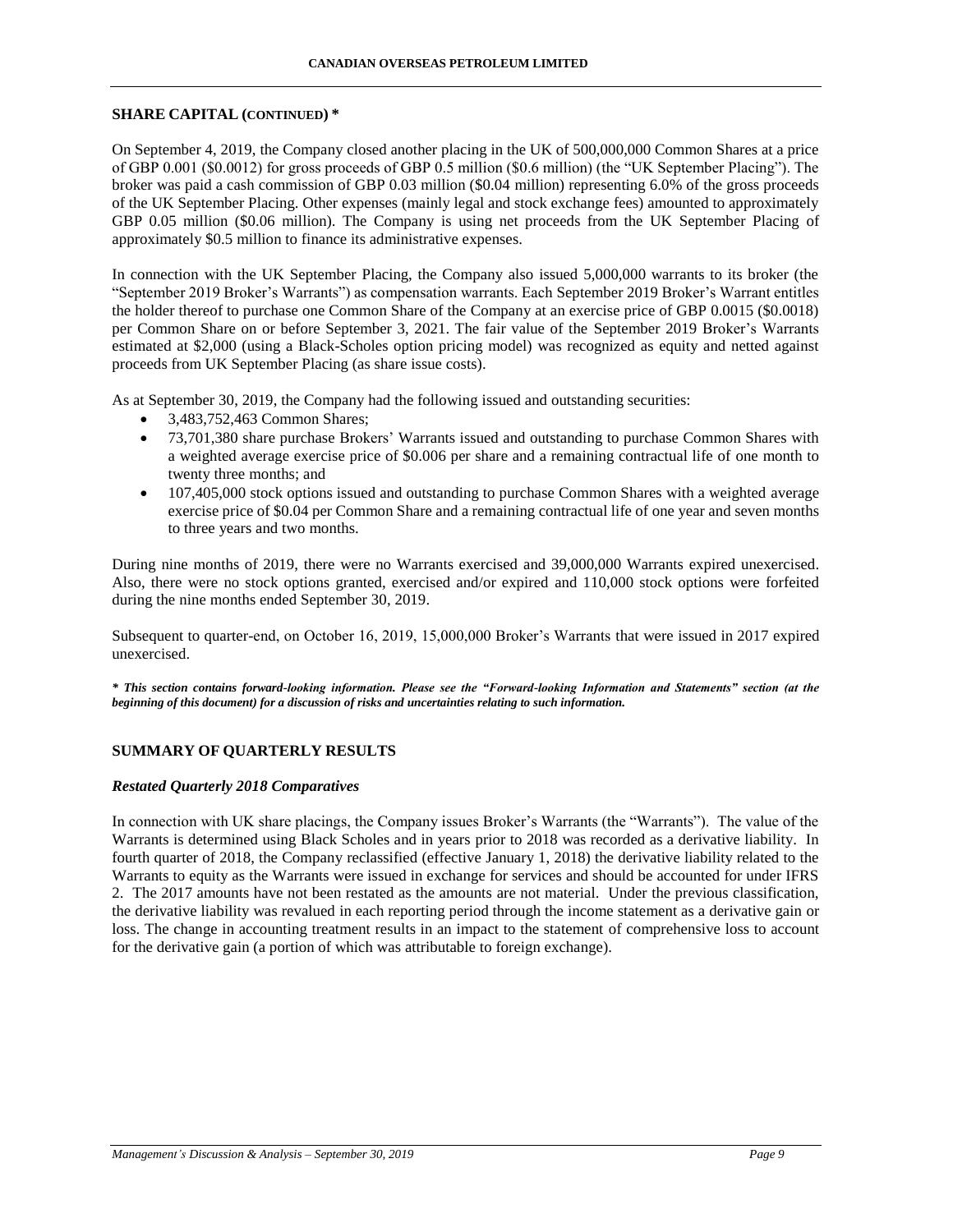# **SUMMARY OF QUARTERLY RESULTS (CONTINUED)**

# *Restated Quarterly 2018 Comparatives (continued)*

The impact of the Warrants reclassification on 2018 quarterly statement of loss is as follows:

| Three months ended<br>$(S\ 000's)$   | March<br>31, 2018<br>Reported | <b>March</b><br>31, 2018<br><b>Restated</b> | June<br>30, 2018<br>Reported   | June<br>30, 2018<br><b>Restated</b> | September<br>30, 2018<br>Reported | <b>September</b><br>30, 2018<br><b>Restated</b> |
|--------------------------------------|-------------------------------|---------------------------------------------|--------------------------------|-------------------------------------|-----------------------------------|-------------------------------------------------|
| Pre-license costs                    | \$<br>321                     | \$<br>321                                   | \$<br>$\overline{\phantom{a}}$ | \$<br>$\blacksquare$                | 130<br>\$.                        | \$<br><b>130</b>                                |
| Administrative expenses              | 1,254                         | 1.254                                       | 1,197                          | 1.197                               | 1,272                             | 1,272                                           |
| Depreciation                         | 5                             | 5                                           |                                | 5                                   |                                   |                                                 |
| Interest income                      |                               | ۰                                           | (6)                            | (6)                                 | (3)                               | (3)                                             |
| Derivative gain                      | (94)                          |                                             | (34)                           | ۰                                   | (130)                             | ۰                                               |
| Foreign exchange loss / (gain)       | (42)                          | (51)                                        | 139                            | 149                                 | (14)                              | (14)                                            |
| investment<br>in<br>Loss on<br>joint |                               |                                             |                                |                                     |                                   |                                                 |
| venture                              |                               | ۰                                           | 13                             | 13                                  |                                   |                                                 |
| Net loss                             | 1.444                         | 1,529                                       | 1,314                          | 1,358                               | 1,260                             | 1,390                                           |

The impact of the Warrants reclassification on financial position as at 2018 quarter-ends is as follows:

| As at<br>(S 000's)                                                   | March<br>31, 2018<br>Reported | <b>March</b><br>31, 2018<br><b>Restated</b> | June<br>30, 2018<br>Reported | June<br>30, 2018<br><b>Restated</b> | September<br>30, 2018<br>Reported | <b>September</b><br>30, 2018<br><b>Restated</b> |
|----------------------------------------------------------------------|-------------------------------|---------------------------------------------|------------------------------|-------------------------------------|-----------------------------------|-------------------------------------------------|
| <b>Total Assets</b>                                                  | \$<br>3,642                   | \$<br>3,642                                 | \$<br>2,223                  | \$<br>2,223                         | \$<br>3,970                       | \$<br>3,970                                     |
| Current liabilities<br>Derivative liability<br>Shareholders' Equity: | 1,838<br>142                  | 1,838<br>-                                  | 1.594<br>98                  | 1,594<br>-                          | 1,300<br>71                       | 1,300                                           |
| Share capital<br>Warrants                                            | 133.650                       | 133,650<br>227                              | 133,650                      | 133,650<br>227                      | 136,948                           | 136,948<br>330                                  |
| Contributed capital reserve<br>Deficit                               | 50,394<br>(180,039)           | 50,394<br>(180, 124)                        | 50,394<br>(181, 353)         | 50,394<br>(181, 482)                | 50,394<br>(182, 613)              | 50.394<br>(182, 872)                            |
| Accumulated other<br>comprehensive loss                              | (2,343)                       | (2,343)                                     | (2,160)                      | (2,160)                             | (2,130)                           | (2,130)                                         |
| Total liabilities and equity                                         | 3,642                         | 3,642                                       | 2,223                        | 2,223                               | 3.970                             | 3.970                                           |

Eight most recent quarters:

|                                     | <b>September 30, 2019</b> | June 30, 2019 | <b>March 31, 2019</b> | <b>December 31, 2018</b> |
|-------------------------------------|---------------------------|---------------|-----------------------|--------------------------|
| $(S\ 000's)$                        |                           |               |                       |                          |
| Revenue                             |                           |               |                       |                          |
| Interest income                     | $\overline{\phantom{0}}$  |               |                       |                          |
| <b>Net loss</b>                     | 1,009)                    | (1,091)       | (1,126)               | (639)                    |
| Loss per share - basic $\&$ diluted | (0.00)                    | (0.00)        | (0.00)                | (0.00)                   |

| $(S\ 000's)$                        | <b>September 30, 2018</b><br><b>Restated</b> | June 30, 2018<br><b>Restated</b> | <b>March 31, 2018</b><br><b>Restated</b> | <b>December 31, 2017</b> |
|-------------------------------------|----------------------------------------------|----------------------------------|------------------------------------------|--------------------------|
| Revenue                             |                                              | $\overline{\phantom{0}}$         | $\overline{\phantom{0}}$                 |                          |
| Interest income                     |                                              |                                  | $\overline{\phantom{0}}$                 |                          |
| <b>Net loss</b>                     | 1,390                                        | 1,358)                           | (1,529)                                  | 1,157                    |
| Loss per share - basic $\&$ diluted | (0.00)                                       | (0.00)                           | (0.00)                                   | (0.00)                   |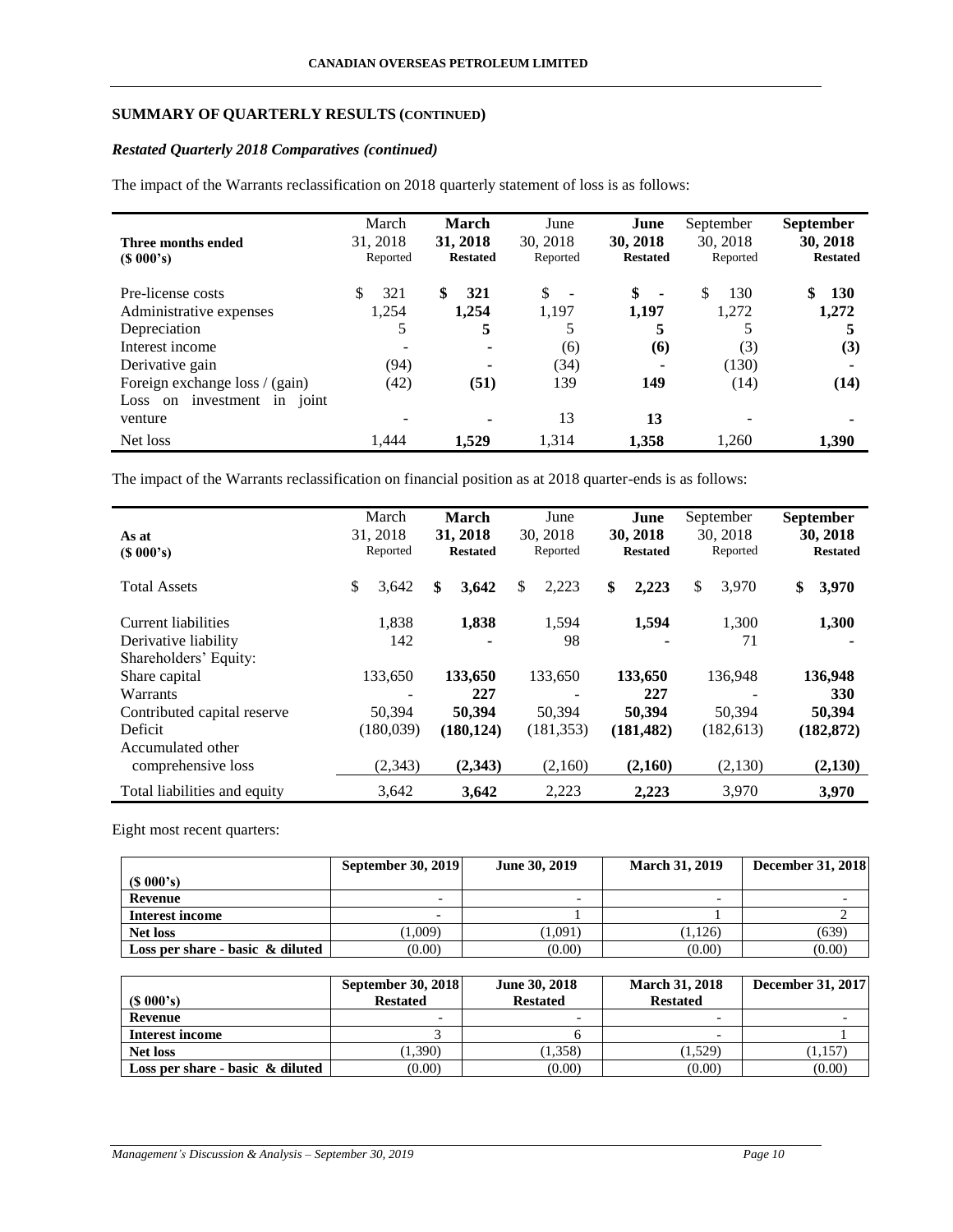### **SUMMARY OF QUARTERLY RESULTS (CONTINUED)**

The revenue in all quarters consists of interest income earned on cash balances held at banks.

Significant fluctuations in the Company's quarterly net results during 2018 and 2017 were mainly due to non-cash items recorded during some quarters in respect of gain on derecognition of accounts payable, stock-based compensation and changes in derivatives valuation as follows:

|                                 | <b>September 30, 2019</b> | June 30, 2019 | <b>March 31, 2019</b> | <b>December 31, 2018</b> |
|---------------------------------|---------------------------|---------------|-----------------------|--------------------------|
| (S 000's)                       |                           |               |                       |                          |
| Gain on derecognition of        |                           |               |                       |                          |
| accounts payable                |                           |               |                       | 744                      |
| <b>Share-based compensation</b> |                           |               |                       |                          |
| Derivative (loss) / gain        |                           |               |                       |                          |

| $(S\ 000's)$                    | <b>September 30, 2018</b><br><b>Restated</b> | June 30, 2018<br><b>Restated</b> | <b>March 31, 2018</b><br><b>Restated</b> | <b>December 31, 2017</b> |
|---------------------------------|----------------------------------------------|----------------------------------|------------------------------------------|--------------------------|
| Gain on derecognition of        |                                              |                                  |                                          |                          |
| accounts payable                |                                              |                                  |                                          |                          |
| <b>Share-based compensation</b> |                                              |                                  |                                          | (283)                    |
| Derivative (loss) / gain        |                                              |                                  |                                          | 551                      |

During the fourth quarter of 2018, the Company recorded a gain on derecognition of a joint venture payable in the amount of \$ 0.7 million related to a former 2011/2012 exploration project in UK. This amount, originally in dispute, was never challenged by the joint venture partner, and the six years statute barred time frame, applicable in the UK, expired in 2018.

The stock-based compensation was recognized in fourth quarter of 2017, in respect of stock options granted during that period.

Derivative gain and loss in the fourth quarter of 2017 represented a change in valuation of the Company's Brokers' Warrants that were recognized as derivative financial instruments. In 2018, the Company reclassified the value of those Warrants to equity; accordingly there were no derivative gain/losses recognized in 2018 and 2019.

Quarterly administrative expenses were \$1.3 million for the first and third quarter of 2018 compared to \$1.2 million for the first quarter of 2019, second and fourth quarter of 2018, \$1.1 million for the fourth quarter of 2017 and \$1.0 million for the second and third quarter of 2019. A variation of administrative cost between of \$1.0-\$1.3 million per quarter is a reflection of employment level as well as professional fees and corporate development expenses.

# **FINANCIAL INSTRUMENTS\***

The Company's financial instruments consist of cash, short-term deposits, credit card deposits, accounts receivable, as well as accounts payable and accrued liabilities. It is management's opinion that the Company is not currently exposed to significant interest and/or credit risks arising from these financial instruments and that the fair value of these financial instruments approximates their carrying value.

To mitigate a portion of foreign exchange risk exposure and to the extent it is feasible, the Company keeps its funds in currencies applicable to its known short-term commitments. No assurance can be given that such management of risk exposure will offset and/or eliminate the foreign exchange loss/gain fluctuations.

*\* This section contains forward-looking information. Please see the "Forward-looking Information and Statements" section (at the beginning of this document) for a discussion of risks and uncertainties relating to such information.*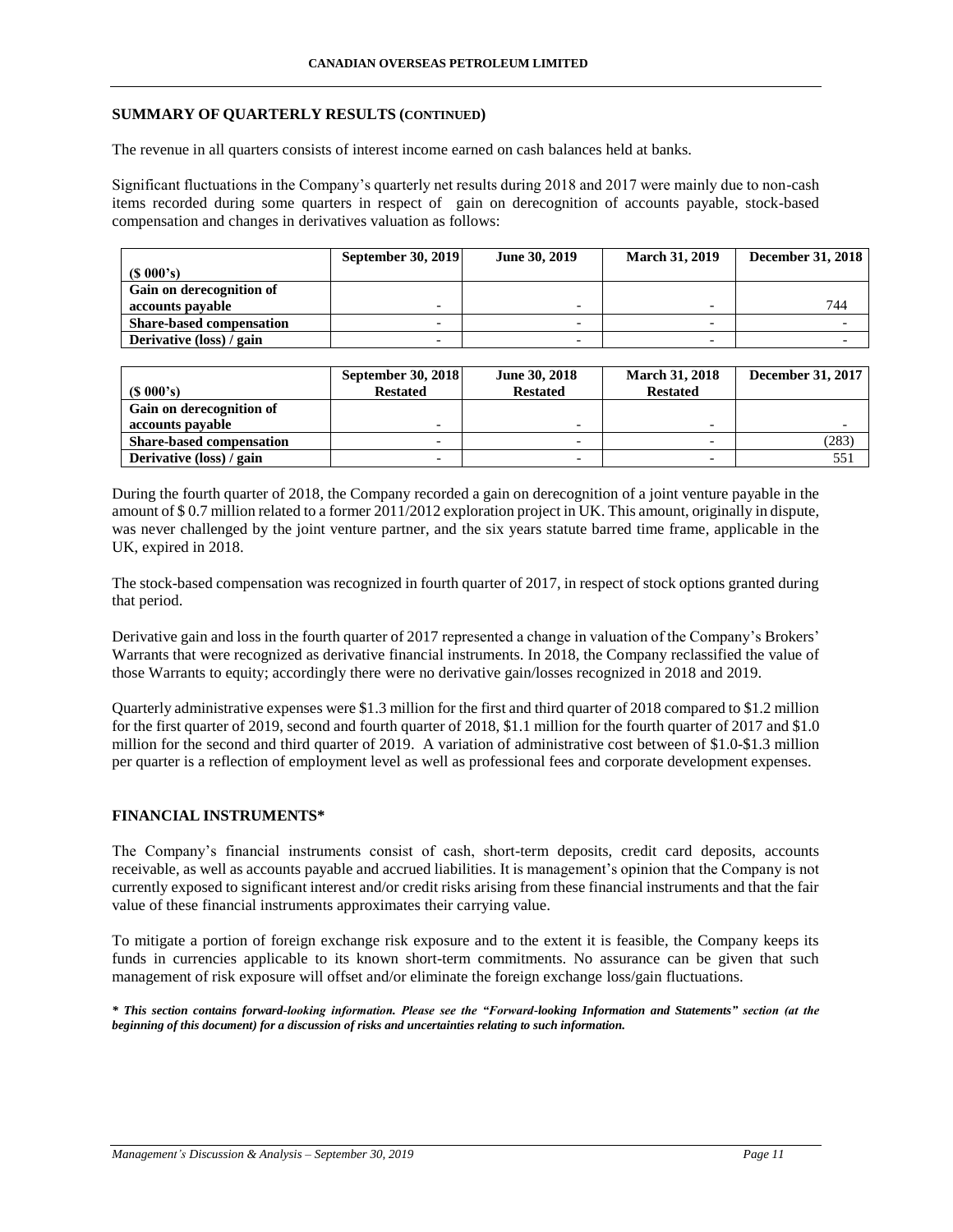### **COMMITMENTS AND CONTRACTUAL OBLIGATIONS\***

As at September 30, 2019, the Company has the following commitments:

#### *ShoreCan's Commitments*

The Company currently holds a 50% interest in a jointly controlled entity, ShoreCan, focusing on acquisitions of upstream oil and gas exploration, development and producing assets in Africa. The determination of ShoreCan as a joint venture was based on ShoreCan's structure through a separate legal entity whereby neither the legal form nor the contractual arrangement give the owners rights to the assets and obligations for the liabilities within the normal course of business, nor does it give rights to the economic benefits of the assets or responsibility for settling liabilities associated with the arrangement.

The Company and its joint venture partner signed a funding agreement, effective October 24, 2014 (the "Funding Agreement") providing financial support as needed in proportion to its interest (50% each) in ShoreCan for ShoreCan's expenses and obligations. The Funding Agreement does not impose any guarantees from the Company and/or its joint venture partner. Amounts advanced to ShoreCan under the terms of the Funding Agreement are unsecured and payable on or before October 24, 2020 contingent upon ShoreCan generating its own cashflows. Interest is charged monthly at an annual rate of 3.0% above 12 month USD LIBOR.

From time to time the Company or its joint venture partner pay for ShoreCan's general and administrative expenses on behalf of the other partner. As at Septemer 30, 2019, the Company had a receivable from its joint venture partner in respect of overpaid ShoreCan expenses of \$0.2 million (\$0.2 million as at December 31, 2018) that is recorded as a long-term receivable.

On September 13, 2016, ShoreCan closed an acquisition of 80% of the issued share capital of Essar Exploration and Production Limited (Nigeria) ("Essar Nigeria"), a company which sole asset is a 100% interest in exploration license OPL 226 located in offshore Nigeria. ShoreCan paid a cash consideration of \$0.25 million and as part of the shareholder agreement, ShoreCan has agreed to cover the funding of Essar Nigeria's operations. As a party to a Production Sharing Contract ("PSC") signed with NNPC for OPL 226, Essar Nigeria is required to seek NNPC's consent for the transaction. The respective application has been made and the parties to the transaction are awaiting NNPC's reply.

In addition, ShoreCan has committed to invest up to a maximum of \$80 million into Essar Nigeria in the form of an interest-free shareholder loan. The funds will be used for Essar Nigeria operations and in particular, to cover work program obligations, including the costs of drilling one well under Phase-1 of the PSC. On October 2, 2018, NNPC granted a conditional approval of a twenty four months extension for the Phase-1 exploration period until October 1, 2020. The extension is subject to certain conditions, including submission of a Performance Bond of \$7 million that is required further to the PSC, to cover the Phase-1 exploration period work program at OPL 226. ShoreCan is planning to provide security for the Performance Bond underwritten by a Nigerian Bank as required to be provided by Essar Nigeria.

In 2017, three ShoreCan representatives were appointed Directors of Essar Nigeria, gaining a majority on the Essar Nigeria board and legal control over Essar Nigeria. ShoreCan has assessed that the transaction does not meet criteria of a business acquisition as Essar Nigeria is in exploration/development stage. ShoreCan assessed the investment based on the fair values of Essar Nigeria's assets and liabilities upon obtaining control over Essar Nigeria. ShoreCan estimated a fair value of the Essar Nigeria loan to its previous parent at \$6 million (as compared to the loan face value of \$62.7 million as presented in Essar Nigeria audited financial statements as at December 31, 2016) as the shareholding agreement with Essar Nigeria provides for the repayment of this loan from anticipated future production. The loan is an interest free shareholder loan. A non-controlling interest ("NCI"), was recognized at the NCI proportionate share of net assets acquired.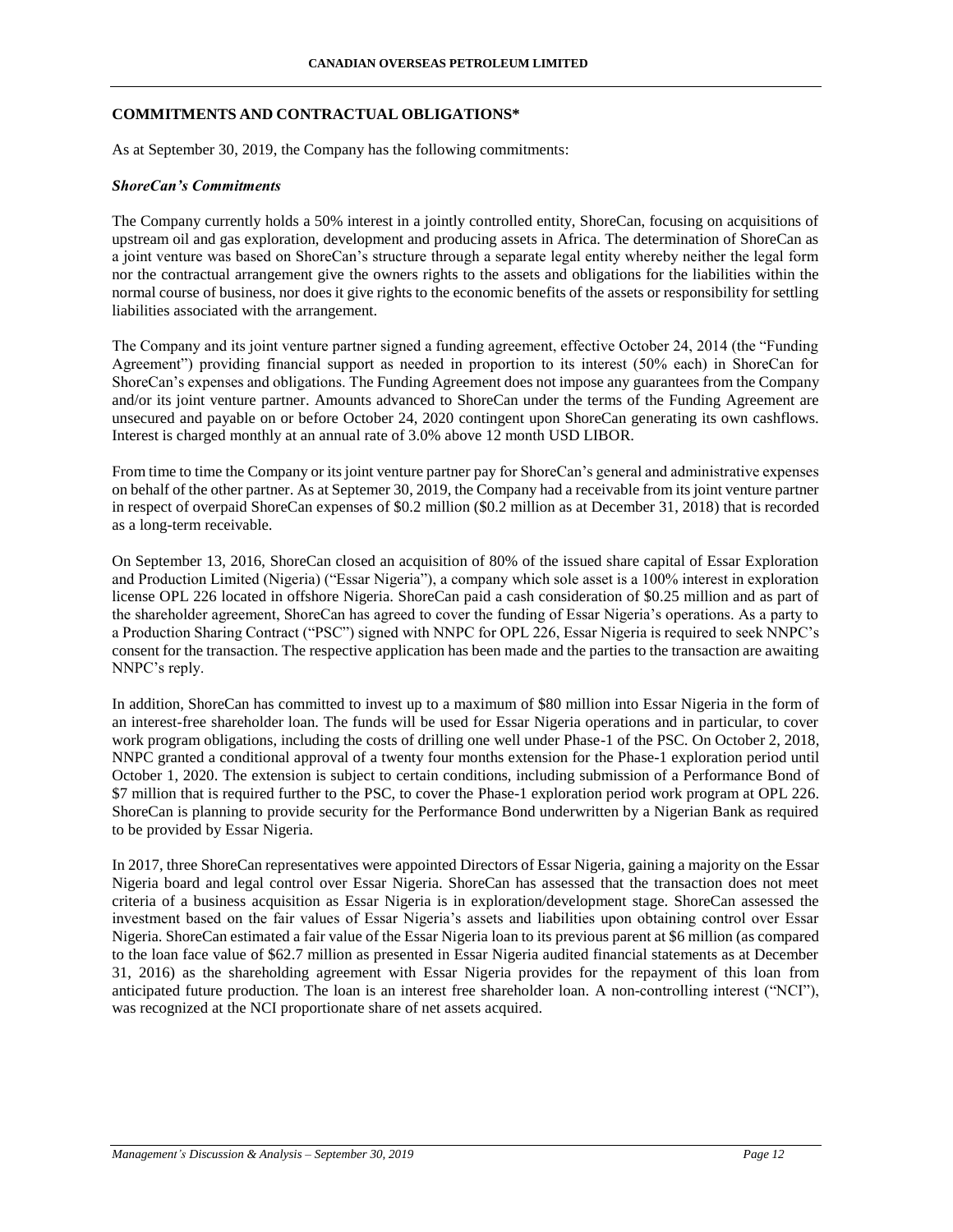## **COMMITMENTS AND CONTRACTUAL OBLIGATIONS (CONTINUED)\***

### *ShoreCan's Commitments (continued)*

ShoreCan and Essar Exploration and Production Limited, Mauritius ("Essar Mauritius"), the company that owns 20% of Essar Nigeria shares, are currently in dispute about whether the other party is in compliance with its obligations under the Essar Nigeria Shareholders Agreement. Essar Mauritius asserted that ShoreCan has not commenced funding of the US\$80 million agreed cumulative funding in Essar Nigeria. ShoreCan has denied the claim and produced evidence of substantial expenditure to date. ShoreCan also alleged that any delay in securing mainstream long-term project funding is due in part to the failures of Essar Mauritius to comply with its obligations under the Essar Nigeria Shareholders Agreement. The Essar Nigeria Shareholders Agreement contains a dispute resolution process which ShoreCan has sought unsuccessfully to invoke. As at the date hereof, Essar Mauritius has not sought to terminate the Essar Nigeria Shareholders Agreement and no formal proceedings have been commenced by either party. As such, there has been no quantifiable impact to the Company's working capital or its operations. ShoreCan will vigorously contest any action by Essar Mauritius to terminate the Essar Nigeria Shareholders Agreement in the English courts which have jurisdiction over any formal dispute. The directors are of the belief that ShoreCan has several valid defences and counterclaims to any such action.

### *Essar Nigeria – Agamore Farm In*

In 2010, Essar Nigeria entered into a Farm In Agreement (the "Farm In Agreement") with Agamore Energy Limited ("Agamore"), a private Nigerian company. Under the terms of the Agreement, Agamore was to receive a 37% participating interest in OPL 226 in return for the provision of certain services. Approval was sought from the Nigerian authorities for the transfer of the 37% interest to Agamore but it was declined on two occasions, given that: (i) Agamore did not provide the services to Essar Nigeria; and (ii) Essar Nigeria formed the view that Agamore was in material breach of the Farm-In Agreement. In March 2017, by way of written resolution, the directors of Essar Nigeria resolved to give to Agamore a formal notice of termination of the Farm-In Agreement.

On May 7, 2018, Essar Nigeria received information that, notwithstanding that the Farm-In Agreement provided for disputes to be pursued by way of arbitration held in London, Agamore had brought an action in the Nigerian courts against Essar Nigeria, ShoreCan (including two of ShoreCan's directors), the NNPC and the Nigerian Department of Petroleum Resources ("DPR"). In the summons filed, Agamore sought various declaratory orders and injunctions but did not seek any financial quantum of damages other than for costs incurred in relation to the litigation. Accordingly, the potential claim cannot be quantified. Essar Nigeria, ShoreCan and the Company consider the action to be without merit.

The claim was initially heard on June 5, 2018 where Agamore failed to appear. The claim was continued on June 29, 2018 where Agamore appeared but the case was again extended to September 5, 2018 as the judge noted a technical failure on part of Agamore to serve the action properly on one or more of the defendants. The NNPC and DPR have requested ShoreCan's lawyers represent them to seek dismissal of the action. On September 25, 2018, the case was again called in court with an objection to Shorecan's lawyers representing the NNPC and DPR and also with a motion to enjoin Canadian Overseas Petroleum Limited and the third Shorecan director of Essar Nigeria to the action. The case was continued to December 17, 2018 for the hearing of the motions including those recently enrolled. On March 7, 2019, the Court heard an application filed by Agamore's lawyers to disqualify the barrister from representing the fourth and fifth defendants. Counsel for ShoreCan responded claiming the motion had no evidential basis. The Court refused such disqualification during the hearing held on April 17, 2019. The defendants' objection to jurisdiction was adjourned to May 23, 2019. On May 23rd, 2019, COPL was informed by local counsel that the plaintiff had appealed to the Nigerian Court of Appeal the decision to refuse the disqualification order. The Nigerian High Court has adjourned the case in the meantime, as the Court of Appeal has superior jurisdiction. No time has yet been set for the appeal hearing. With all defendants including the Nigerian governmental agencies considering the action to be ill-founded, Essar Nigeria remains confident that the action will be dismissed in due course.

As at the date of filing this MD&A, COPL has not provided any guarantee in respect of obligations, commitments and/or losses of either ShoreCan or Essar Nigeria.

*\* This section contains forward-looking information. Please see the "Forward-looking Information and Statements" section (at the beginning of this document) for a discussion of risks and uncertainties relating to such information.*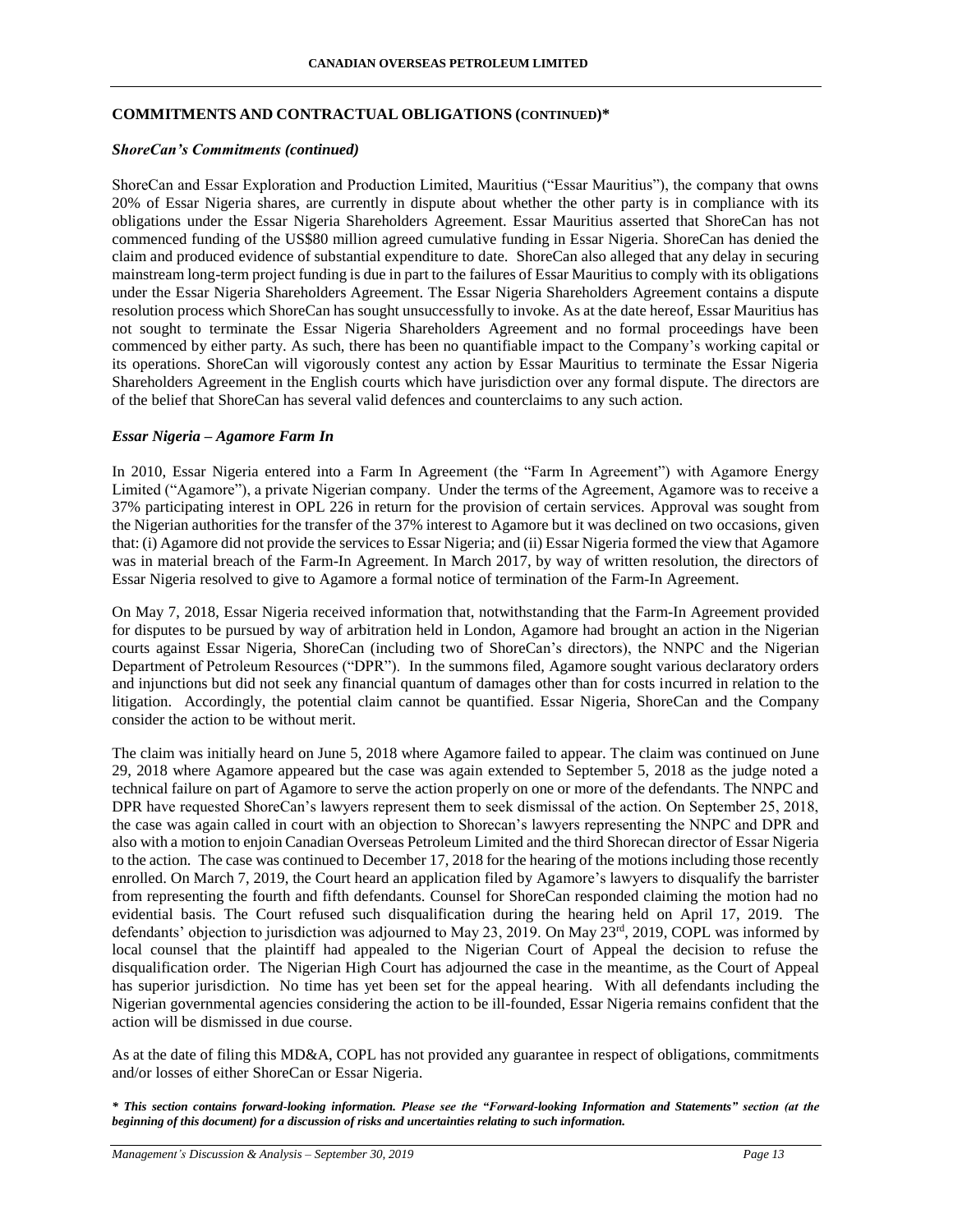## **LIQUIDITY AND CAPITAL RESOURCES AND GOING CONCERN \***

As of September 30, 2019, the Company had a working capital deficit of approximately \$0.4 million, cash and cash equivalents of \$0.5 million and shareholders' deficit of \$0.1 million.

For the nine months ended September 30, 2019, the Company's cash used in operating activities amounted to \$2.5 million (compared to \$4.2 million for the nine months ended September 30, 2018) and cash used in investing activities amounted to \$3,000 for the nine months ended September 30, 2019 (compared to \$8,000 for the same period in 2018).

Cash provided by financing activities amounted to \$1.1 million for the nine months ended September 30, 2019 (\$3.6 million for the same period in 2018) and related to gross proceeds from the UK Placing closed in June 2019 and September 2019. The Company is using these proceeds to finance its general and administrative expenses.

The Company currently does not have sufficient working capital to cover forecasted administrative expenses for 2019. The Company does not have material cash inflows and/or adequate financing to develop profitable operations. The Company is pursuing exploration projects that, if successful, will require substantial additional financing before they are able to generate positive cash flows. Accordingly, the Company's planned growth and future development activities are dependent on its ability to obtain additional financing. There is no assurance that the Company will be able to obtain adequate financing in the future or that such financing will be obtained on terms advantageous to the Company.

*\* This section contains forward-looking information. Please see the "Forward-looking Information and Statements" section (at the beginning of this document) for a discussion of risks and uncertainties relating to such information.*

## **ACCOUNTING PRONOUNCEMENTS**

### *Critical Accounting Estimates*

The preparation of the financial statements in accordance with IFRS requires the Company to make estimates, assumptions and judgements in applying the Company's accounting policies and practices, which may have a significant impact on the financial results reported by the Company. Actual results could differ from estimated amounts, and those differences may be material. A comprehensive discussion of the Company's significant policies and critical accounting estimates is contained in the audited consolidated financial statements for the years ended December 31, 2018 and 2017.

### *Adoption of IFRS 16 - "Leases"*

On January 1, 2019, the Company adopted IFRS 16 "Leases", which replaced IAS 17 "Leases". IFRS 16 eliminates the distinction between operating and financing leases and provides a single lessee accounting model that requires the lessee to recognize assets and liabilities for all leases on its balance sheet. Under IFRS 16, lessees must recognize a lease liability and a right-of-use asset for virtually all lease contracts. An optional exemption to recognize certain short-term leases and leases of low value can be applied by lessees. Leases to explore for or use oil or natural gas are specifically excluded from the scope of IFRS 16. For the lessor, the accounting remains essentially unchanged.

The Company has elected to adopt IFRS 16 using the modified retrospective approach on transition. Comparative information has not been restated and is reported under IAS 17. No leases met the criteria for recognition under IFRS 16 at January 1, 2019. The Company has used the following practical expedient as permitted by the standard:

Exemption for short-term leases that have a remaining lease term of less than 12 months as at January 1, 2019 and low value leases.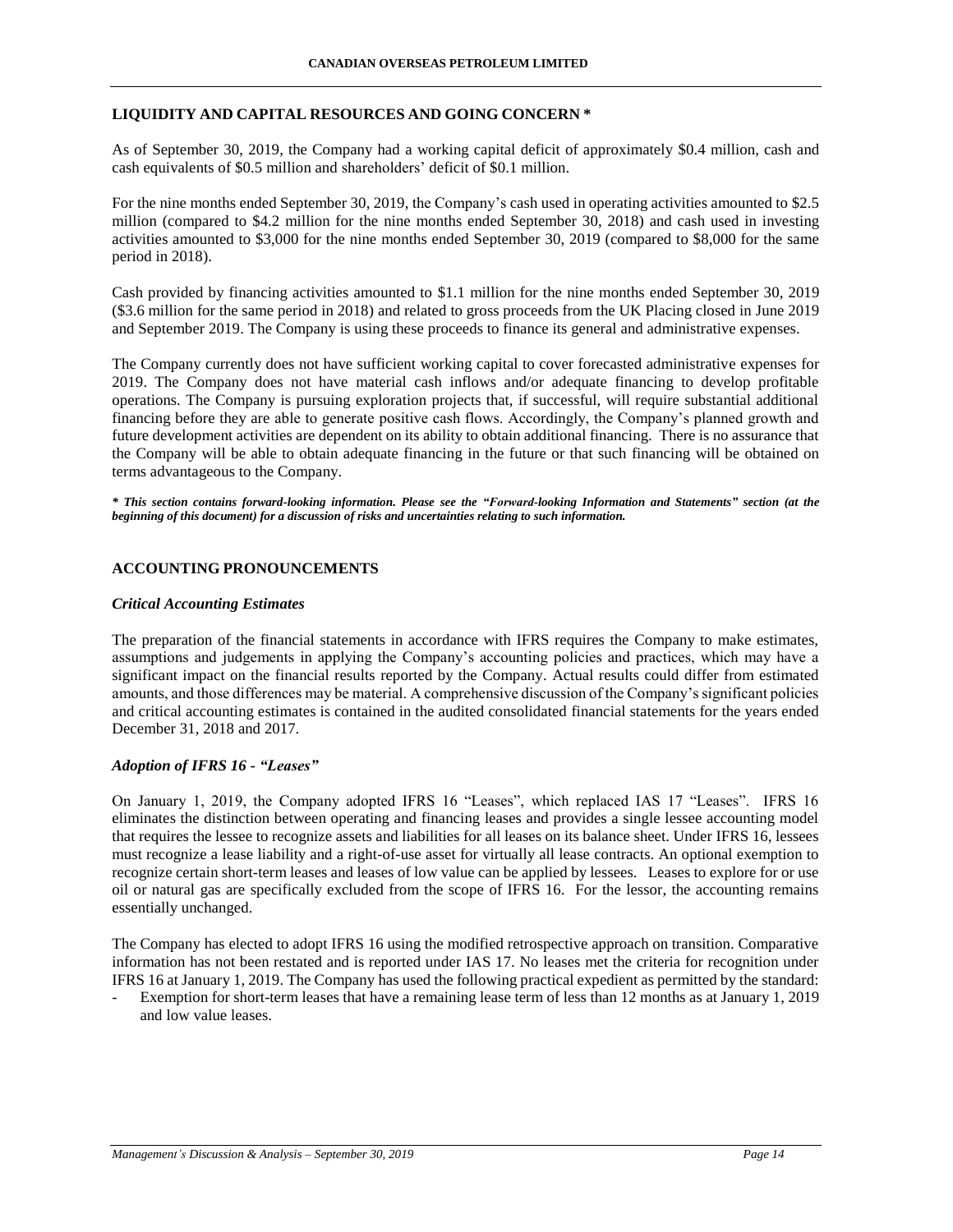# **ACCOUNTING PRONOUNCEMENTS (CONTINUED)**

## *Adoption of IFRS 16 - "Leases" (continued)*

Leases are recognized as right-of-use ("ROU") assets and a corresponding lease liability at the date on which the leased asset is available for use by the Company. Assets and liabilities arising from a lease are initially measured on a present value basis. Lease liabilities include the net present value of fixed payments. The leases have been measured at the present value of the lease payments, discounted using the Company's incremental borrowing rates at the date on which the leased asset is available for use. The incremental borrowing rate as at September 1, 2019 for the Company's office lease in Calgary, Canada was estimated at 3.63%.

Lease payments are allocated between the liability and finance costs. The finance cost is charged to net earnings over the lease term. The lease liability is measured at amortized cost using the effective interest method. It is remeasured when there is a change in the future lease payments arising from a change in an index or rate, if there is a change in the amount expected to be payable under a residual value guarantee or if there is a change in the assessment of whether the Company will exercise a purchase, extension or termination option that is within the control of the Company. When the lease liability is remeasured, a corresponding adjustment is made to the carrying amount of the asset or is recorded in the consolidated statements of comprehensive loss if the carrying amount of the asset has been reduced to zero.

The ROU asset is initially measured at cost, which comprises the initial amount of the lease liability, and is depreciated, on a straight-line basis, over the lease term. The asset may be adjusted for certain remeasurements of the lease liability and impairment losses.

In applying IFRS 16, the Company has applied the practical expedient identified in the standard in which shortterm leases and leases of low-value assets are not recognized on the balance sheet and lease payments are instead recognized in the financial statements as incurred.

## **DISCLOSURE CONTROLS AND PROCEDURES**

The Company's Chief Executive Officer and Chief Financial Officer have designed disclosure controls and procedures ("DC&P"), or caused it to be designed under their supervision, to provide reasonable assurance that material information relating to the Company is made known to them by others, particularly during the period in which the annual filings are being prepared, and information required to be disclosed by the Company in its annual filings, interim filings or other reports filed or submitted by it under securities legislation is recorded, processed, summarized and reported within the time periods specified in securities legislation. Management of COPL, including the Chief Executive Officer and Chief Financial Officer evaluate the effectiveness of the Company's DC&P annually.

### **INTERNAL CONTROLS OVER FINANCIAL REPORTING**

The Company's Chief Executive Officer and Chief Financial Officer are responsible for establishing and maintaining internal control over financial reporting ("ICFR"). They have designed ICFR, or caused it to be designed under their supervision, to provide reasonable assurance regarding the reliability of financial reporting and the preparation of financial statements for external purposes in accordance with IFRS. The control framework the Company's officers used to design the Company's ICFR is the Internal Control – Integrated Framework issued by the Committee of Sponsoring Organizations.

No material changes in the Company's ICFR were identified during the nine month period ended September 30, 2019, that have materially affected, or are reasonably likely to materially affect the Company's ICFR.

It should be noted that a control system, including the Company's disclosure and internal controls procedures, no matter how well conceived, can provide only reasonable, but not absolute, assurance that the objectives of the control system will be met and it should not be expected the disclosure and internal control procedures will prevent all errors or fraud. In reaching a reasonable level of assurance, management necessarily is required to apply its judgment in evaluating the cost/benefit relationship of possible controls and procedures.